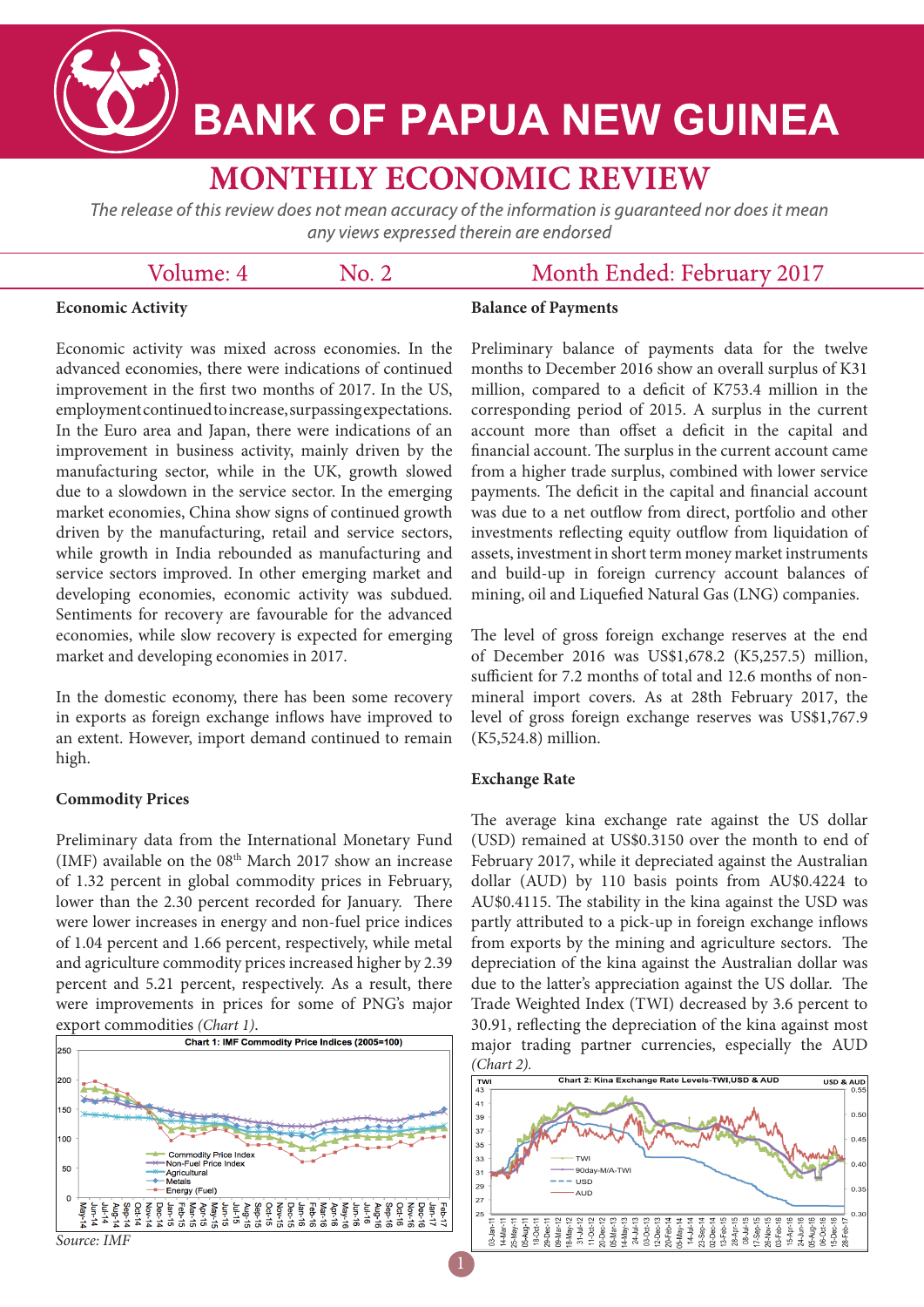#### **Inflation**

Annual headline Consumer Price Index (CPI) increased by 6.6 percent in December 2016, following an increase of 6.8 percent in the September quarter of 2016. Prices for all expenditure groups increased except for the 'Education' expenditure group, which remained unchanged. A notable increase of 30.4 percent was recorded in the 'Alcohol beverages, tobacco and betelnut' expenditure group, reflecting a significant increase of 53.2 percent in betelnut and mustard prices. This was followed by the 'Health' expenditure group with 6.9 percent; 'Housing' with 5.1 percent; and 'Household Equipment' with 5.6 percent. All the other expenditure groups recorded marginal increases. The annual underlying measures of inflation were low, with the trimmed-mean at 2.0 percent, and exclusion-based at 2.2 percent.

Annual headline Retail Price Index (RPI) increased by 0.5 percent over the twelve months to January 2017, compared to an increase of 3.0 percent over the same period in 2016. This increase was attributed to increases of 12.4 percent and 3.2 percent in the 'Drinks, tobacco, and betelnut' and 'Rents, council charges fuel/power' expenditure groups, respectively. The increase in the 'Drinks, tobacco, and betelnut' expenditure group was mainly due to increase in prices of betelnut of 99.4 percent and alcoholic drinks of 8.7 percent. The increase in the 'Rents, council charges fuel/power' expenditure group was attributed to a price increase of 27.8 percent in Kerosine. Annual RPI exseasonal increased by 1.3 percent, while annual RPI exseasonal and fuel increased by 0.6 percent, compared to 1.8 percent and 2.3 percent, respectively, in the same period



#### **Fiscal Operations**

The preliminary fiscal outcome of the National Government of 2016 shows a deficit of K3,086.9 million, compared to a deficit of K2,532.6 million in 2015. This represents 4.6 percent of nominal Gross Domestic Product (GDP). The higher deficit was mainly attributed to lower revenue at K10,485.4 million, which was short by K1,236.1 million, compared to the planned revenue in the 2016 Supplementary Budget. The lower revenue was mainly attributed to a significant decline in tax revenue by K404.2 million, and other non-tax revenue by K1,127.7 million. Total expenditure of K13,572.4 million was K262.3 million lower than the Supplementary Budget appropriation.

#### **Domestic Interest Rates & Monetary Aggregates**

Over the month to week-ending 28<sup>th</sup> February 2017, the Central Bank Bill (CBB) rate for 28 day increased from 1.14 percent to 1.17 percent, while there were no allocations at the auction for the other terms. At the Treasury bill auction, the 182-day rate was unchanged at 4.72 percent, while the 91-day and 364-day declined from 2.55 percent and 7.80 percent to 2.54 percent and 7.79 percent, respectively. During the same period, the weighted average interest rates on wholesale deposits above K500,000 showed mixed trends. The weighted average deposit rates for the 60-day and 90-day increased to 0.48 percent, and 2.46 percent from 0.20 percent and 1.21 percent, respectively, while the 30-day and 180-day deposit rates decline to 0.11 percent and 0.83 percent from 0.21 percent and 1.13 percent,



Broad money supply increased by 9.9 percent over the year to January 2017, compared to an increase of 5.4 percent in the corresponding period of 2016. This was driven by increases in net claims on the Government, public nonfinancial corporations, other financial corporations and credit to private sectors. Monetary base increased by 24.3 percent over the year to January 2017, compared to a decline of 4.5 percent in the corresponding period of 2016. This was mainly due to increases in currency in circulation and deposits of the commercial banks.

Commercial bank lending extended to public non-financial corporations, other financial corporations and other resident sectors decreased by K166.3 million to K12,680.3 million between December 2016 and week-ending 24th February 2017. Over the year to 24th February 2017, the weekly average lending by banks increased by 11.3 percent to K12,403.7 million. This mainly reflected advances to the mining, agriculture, finance, manufacturing, petroleum, retail, construction, fisheries, State Owned Enterprises (SOEs), transport, services and retail sectors. Deposits at the commercial banks decreased by K142.9 million to K21,359.3 million between December 2016 and 24<sup>th</sup> February 2017, reflecting withdrawals mainly by the Government, petroleum, finance, mining, communication, agriculture and services sectors. Over the year to  $24<sup>th</sup>$ February 2017, the weekly average deposits increased by 5.7 percent to K20,825.5 million.

#### **Monetary Policy**

The Bank maintained its policy signalling rate, Kina Facility Rate (KFR) at 6.25 percent for the month of February 2017.